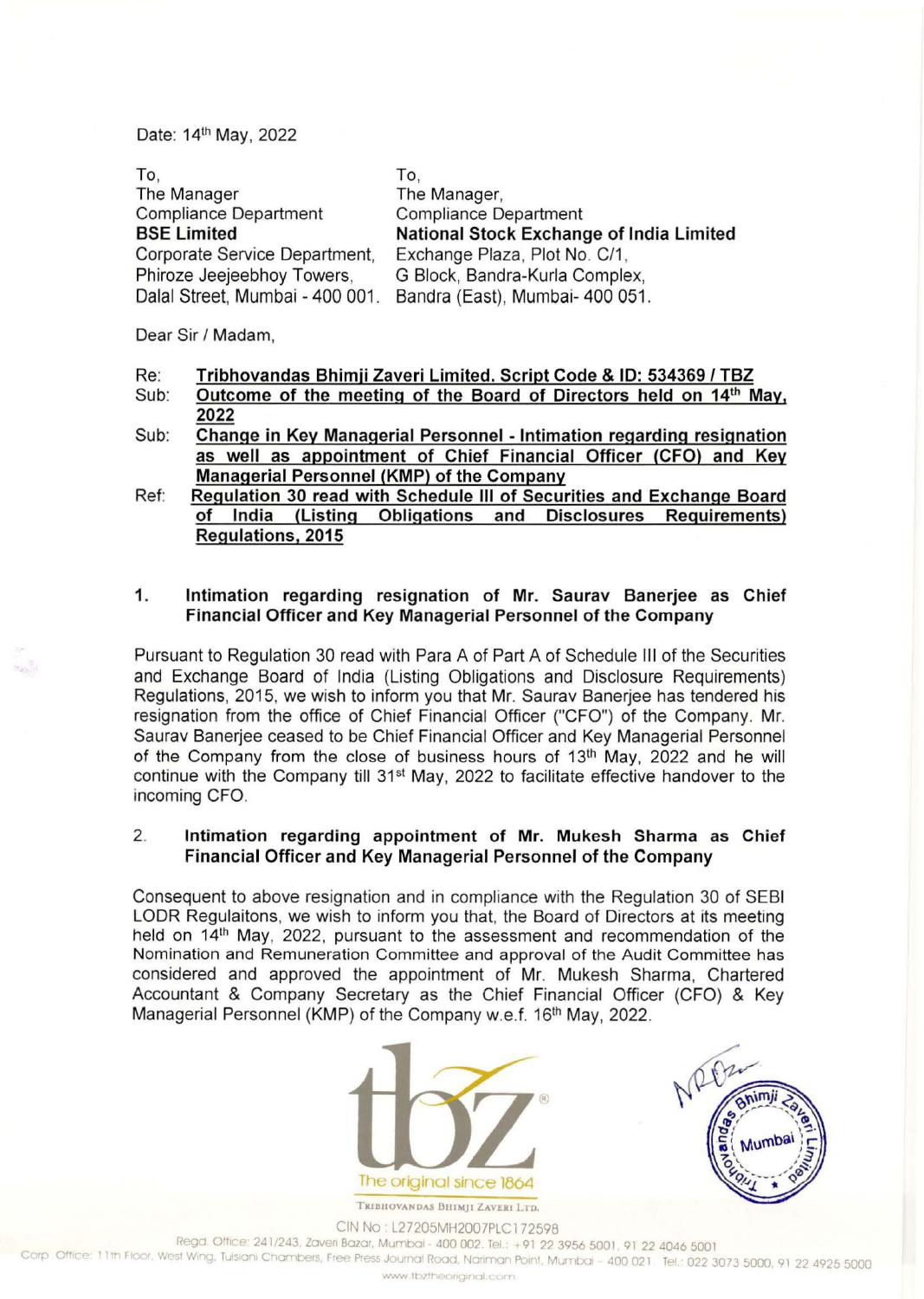The details as required under Regulation 30 of the SEBI (Listing Obligations and Disclosure Requirements) Regulations, 2015 read with SEBI Circular No. CIR/CFD/ CMD/ 4/ 2015 dated 9th September, 2015 are provided as per Annexure A.

Kindly take the information on record and oblige.

Thanking You. Yours faithfully, For Tribhovandas Bhimji Zaveri Limited

NRD20

Niraj Oza **Head Legal & Company Secretary** 

Encl: As above.





TRIBHOVANDAS BHIMJI ZAVERI LTD. CIN No: L27205MH2007PLC172598

Regd. Office: 241/243, Zaveri Bazar, Mumbai - 400 002, Tel.: +91 22 3956 5001, 91 22 4046 5001

Corp. Office: 11th Floor, West Wing, Tulsiani Chambers, Free Press Journal Road, Nariman Point, Mumbai - 400 021. Tel.: 022 3073 5000, 91 22 4925 5000

www.tbztheoriginal.com